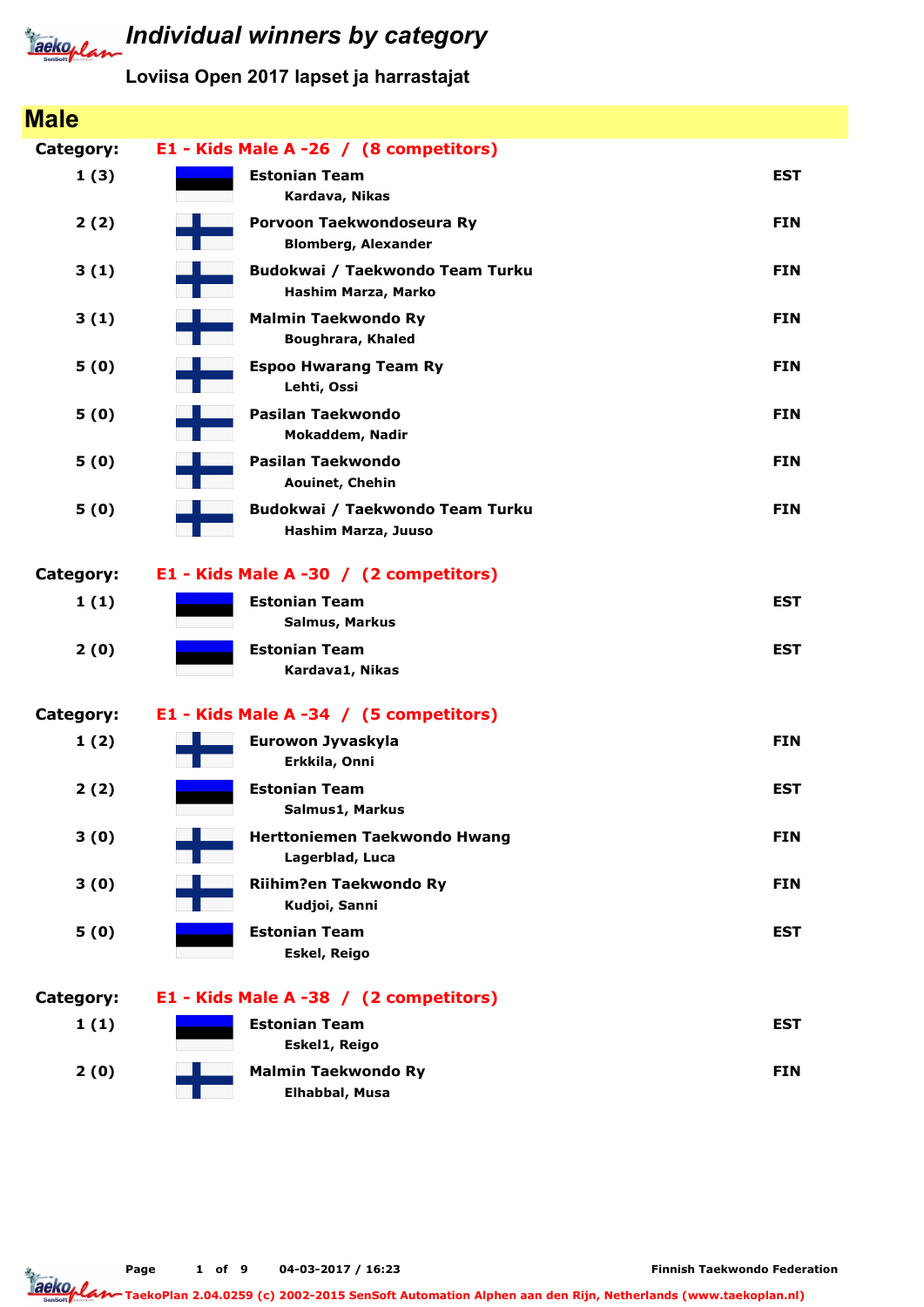

| <b>Male</b> |                                                           |            |
|-------------|-----------------------------------------------------------|------------|
| Category:   | D2 - Kids Male A -30 / (8 competitors)                    |            |
| 1(3)        | Helsingin Taekwondoseura Ry<br>Poyhonen, Felipe           | <b>FIN</b> |
| 2(2)        | <b>Espoo Hwarang Team Ry</b><br>Tilgmann, Nikolaj         | <b>FIN</b> |
| 3(1)        | <b>Espoo Hwarang Team Ry</b><br>Liski, Artur              | <b>FIN</b> |
| 3(1)        | <b>Espoo Hwarang Team Ry</b><br>Hokkanen, Elias           | <b>FIN</b> |
| 5(0)        | Budokwai / Taekwondo Team Turku<br>Hashim Marza, Salah    | <b>FIN</b> |
| 5(0)        | <b>Espoo Hwarang Team Ry</b><br>Eskola, Elmo              | <b>FIN</b> |
| 5(0)        | Pasilan Taekwondo<br>Al-Rabiey, Bashir                    | <b>FIN</b> |
| 5(0)        | Helsingin Taekwondoseura Ry<br>Suoniitty, Onni            | <b>FIN</b> |
| Category:   | D2 - Kids Male A -35 / (3 competitors)                    |            |
| 1(2)        | Helsingin Taekwondoseura Ry<br><b>Suoniitty, Henry</b>    | <b>FIN</b> |
| 2(0)        | Helsingin Taekwondoseura Ry<br>Wu, Sii Han                | <b>FIN</b> |
| 3(0)        | Pasilan Taekwondo<br>Al-Rabiey, Mohammed                  | <b>FIN</b> |
| Category:   | D2 - Kids Male A -40 / (7 competitors)                    |            |
| 1(3)        | <b>Hnmky Taekwondo</b><br>Alabdali, Faadi                 | <b>FIN</b> |
| 2(1)        | <b>Espoo Hwarang Team Ry</b><br><b>Tiittanen, Marc</b>    | <b>FIN</b> |
| 3(1)        | Taekwondourheilijat 2011<br>Hulikkala, Henri              | <b>FIN</b> |
| 3(1)        | Porvoon Taekwondoseura Ry<br><b>Teranen, Teemu</b>        | <b>FIN</b> |
| 5(0)        | <b>Hnmky Taekwondo</b><br>Savolainen, Lenni               | <b>FIN</b> |
| 5(0)        | Herttoniemen Taekwondo Hwang<br>Rantala, Nooa             | <b>FIN</b> |
| 5(0)        | Budokwai / Taekwondo Team Turku<br><b>Mattsson, Elmer</b> | <b>FIN</b> |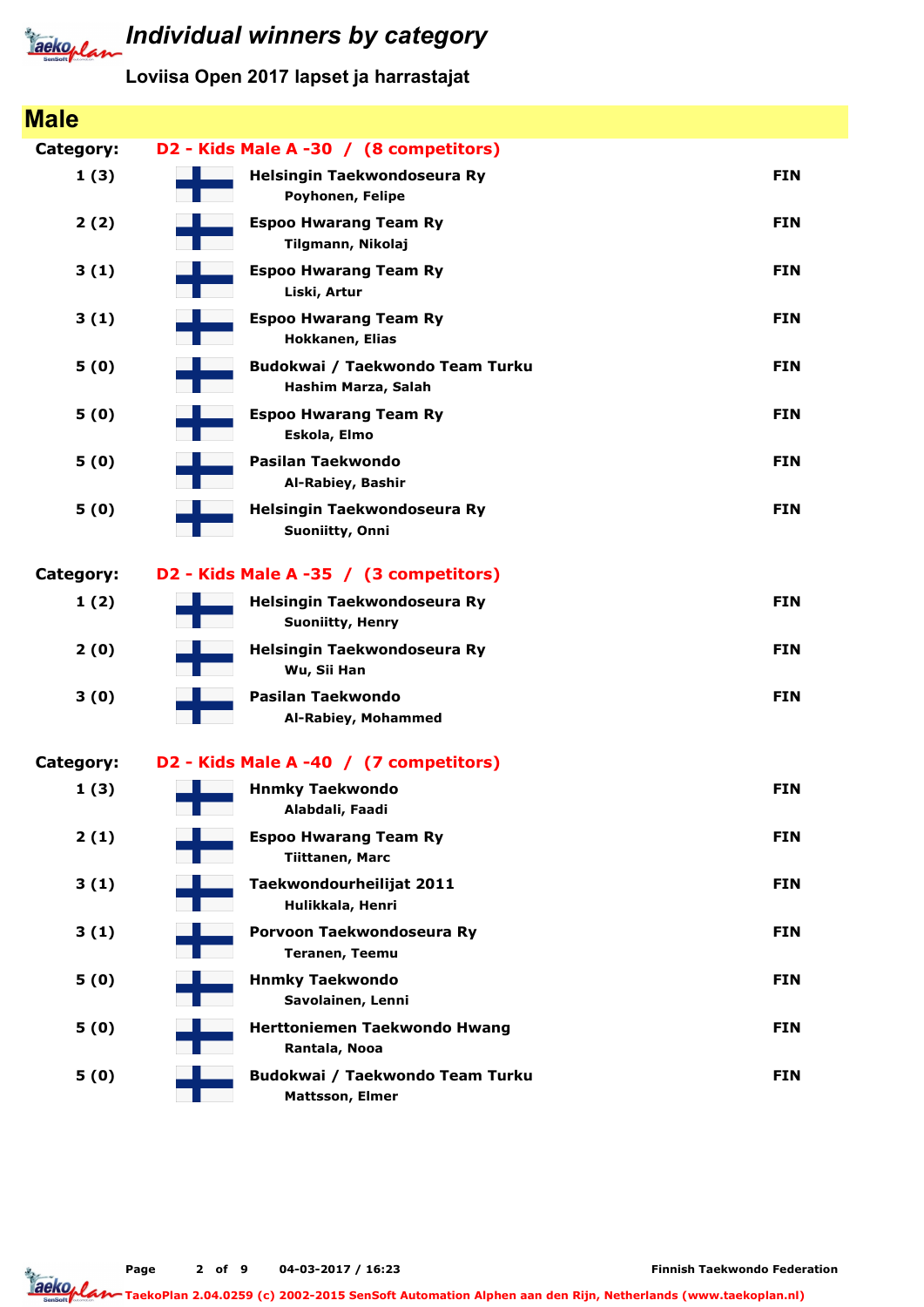

Loviisa Open 2017 lapset ja harrastajat

| <b>Male</b>      |                                                          |            |
|------------------|----------------------------------------------------------|------------|
| <b>Category:</b> | D2 - Kids Male A -45 / (2 competitors)                   |            |
| 1(1)             | Budokwai / Taekwondo Team Turku<br>Heimo, Niilo          | <b>FIN</b> |
| 2(0)             | Pasilan Taekwondo<br>Umaev, Bilal                        | <b>FIN</b> |
| <b>Category:</b> | D1 - Kids Male A -30 / Bantam (3 competitors)            |            |
| 1(1)             | Eurowon Jyvaskyla<br>Viitala, Joona                      | <b>FIN</b> |
| 2(1)             | <b>Taekwondo Nurmijarvi</b><br>Suhola, Nooa              | <b>FIN</b> |
| 3(0)             | <b>Herttoniemen Taekwondo Hwang</b><br>Vainiomaki, Henri | <b>FIN</b> |
| <b>Category:</b> | D1 - Kids Male A -34 / Feather (4 competitors)           |            |
| 1(2)             | Forssan Taekwondoseura Ry<br>Salmi, Miro-Jonnie          | <b>FIN</b> |
| 2(1)             | Eurowon Jyvaskyla<br>Pitkala, Eero                       | <b>FIN</b> |
| 3(0)             | Porvoon Taekwondoseura Ry<br>Pihlaja, Vaino              | <b>FIN</b> |
| 3(0)             | Porvoon Taekwondoseura Ry<br><b>Blomberg, Oscar</b>      | <b>FIN</b> |
| <b>Category:</b> | D1 - Kids Male A -37 / Light (2 competitors)             |            |
| 1(1)             | Eurowon Jyvaskyla<br>Erkkila, Akseli                     | <b>FIN</b> |
| 2(0)             | Mansen Taekwondo Seura Ry<br><b>Mannersuo, Noel</b>      | <b>FIN</b> |
| <b>Category:</b> | C2 - Kids Male A -44 / Fly (3 competitors)               |            |
| 1(2)             | Taekwondourheilijat 2011<br>Hulikkala, Lauri             | <b>FIN</b> |
| 2(0)             | <b>Hnmky Taekwondo</b><br>Sabo, Edward                   | <b>FIN</b> |
| 3(0)             | <b>Espoo Hwarang Team Ry</b><br>Gujar, Vighnesh          | <b>FIN</b> |

Page 3 of 9 04-03-2017 / 16:23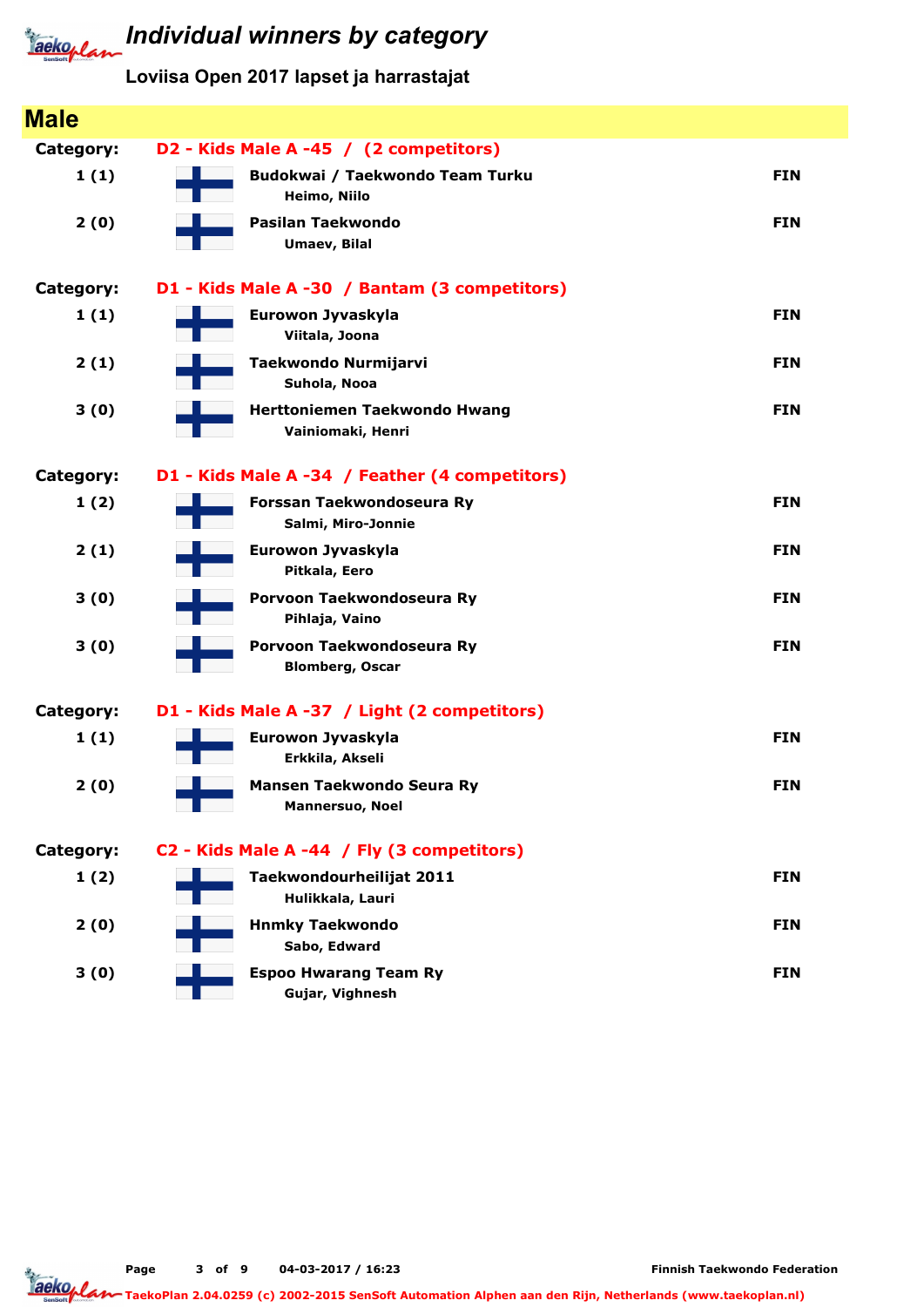

### Individual winners by category

Loviisa Open 2017 lapset ja harrastajat

#### Male Category: C2 - Kids Male A -50 / Bantam (8 competitors) 1 (3) Jaakonaho, Juuso Hnmky Taekwondo FIN 2 (2) Chand, Haris Pasilan Taekwondo FIN and the Second Second Second Second Second Second Second Second Second Second Second Second Second Second Second Second Second Second Second Second Second Second Second Second Second Second Second Sec 3 (1) Lehti, Leo Espoo Hwarang Team Ry FIN 3 (1) Halenius, Jimi Porvoon Taekwondoseura Ry FINN 1999 (Februari 1999) and FINN 1999 (FINN) 5 (0) Kauppinen, Joosua Korson Kaiku / Taekwondo FIN 5 (0) Laakko, Arttu Taekwondo Kouvola Ry **FIN** 5 (0) Pensala, Ilmari Hnmky Taekwondo FIN 5 (0) Ristolainen, Eero Helsingin Taekwondoseura Ry FIN Category: B2 - Juniors Male A -55 / (5 competitors) 1 (3) Mantyniemi, Ossi Saariston Taekwondo Park Ry FIN 2 (1) Nukarinen, Ilari Ikaalisten Urheilijat FIN 3 (0) Henriksson, Alex Saariston Taekwondo Park Ry Francusco Communication of the FIN 3 (0) Isosalo, Mika Malmin Taekwondo Ry **FIN** 5 (0) Halenius, Eero Klaukkalan Tae Kwon Do Ry FIN Category: B2 - Juniors Male A -63 / (4 competitors)  $1(2)$ Bjorkell, Matias Loviisan Taekwondo Ry **Film and South American Contract Contract** Film and Tag  $2(1)$ Husseini, Mohammad Taekwondo Nurmijarvi FIN 3 (0) Wichachu, Chinnaphat **Ikaalisten Urheilijat FIN** 3 (0) Varis, Topias Malmin Taekwondo Ry **FIN** Category: B2 - Juniors Male A -73 / (2 competitors)  $1(1)$ Balin, Armando Rauman Taekwondo Ry **FIN** 2 (0) Eftekhari, Rasoul Taekwondo Nurmijarvi FIN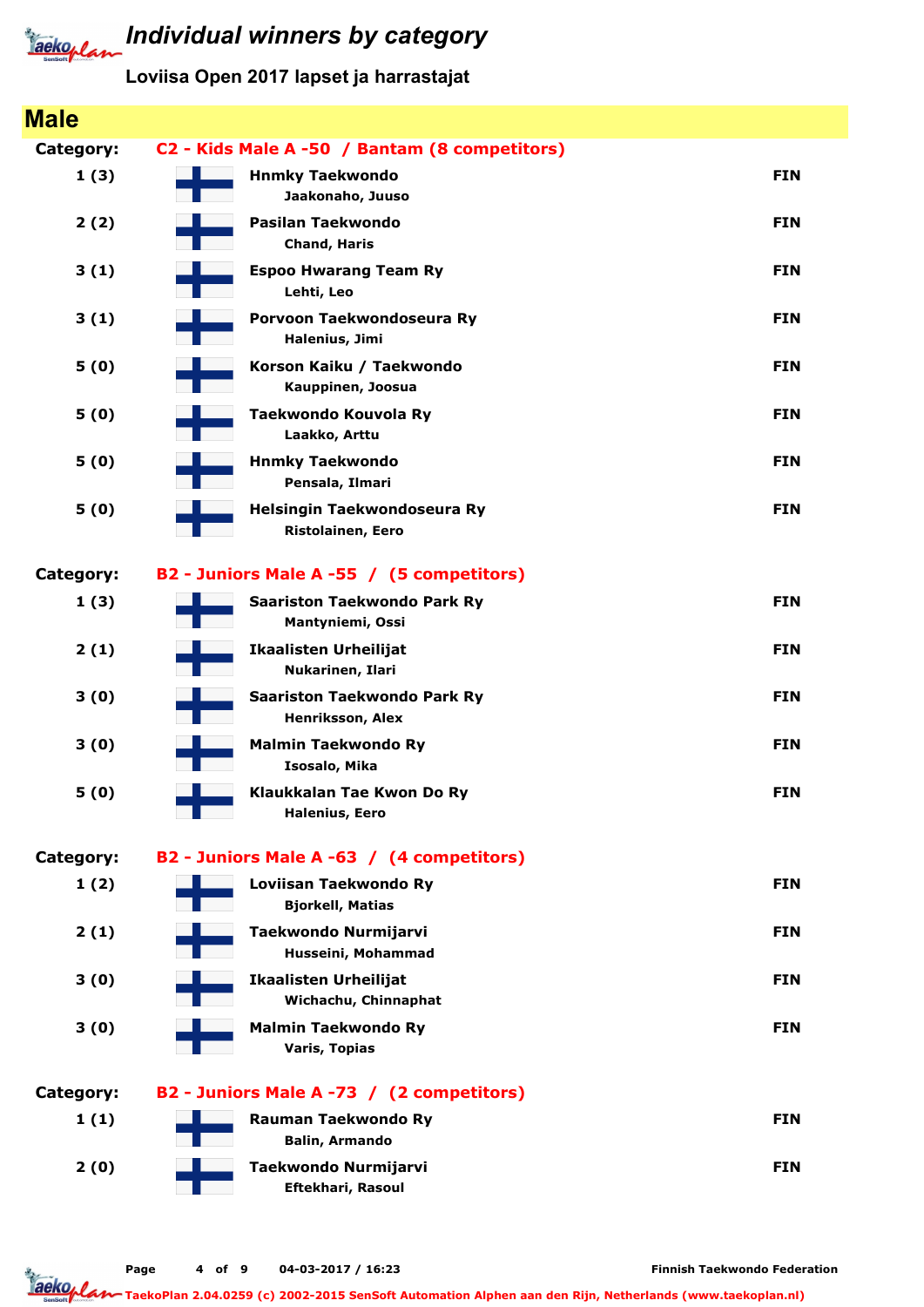

### Loviisa Open 2017 lapset ja harrastajat

| <b>Male</b> |                                                    |            |
|-------------|----------------------------------------------------|------------|
| Category:   | H - Beginners Male A -68 / (6 competitors)         |            |
| 1(2)        | Lahden Taekwondo Hwang Ry<br>Raty, Juha-Matti      | <b>FIN</b> |
| 2(2)        | <b>Vatado Ry</b><br>Turunen, Riku                  | <b>FIN</b> |
| 3(0)        | Pasilan Taekwondo<br>Al-Saffu, Ali                 | <b>FIN</b> |
| 3(1)        | <b>Rauman Taekwondo Ry</b><br>Tuomisto, Joel       | <b>FIN</b> |
| 5(0)        | Budokwai / Taekwondo Team Turku<br>Armanto, Jasper | <b>FIN</b> |
| 5(0)        | Loviisan Taekwondo Ry<br><b>Stigell, Jere</b>      | <b>FIN</b> |
| Category:   | H - Beginners Male A -80 / (4 competitors)         |            |
| 1(2)        | Keravan Taekwondoseura Ry<br>Turunen, Tuomas       | <b>FIN</b> |
| 2(1)        | Pasilan Taekwondo<br>Chan, Mikko                   | <b>FIN</b> |
| 3(0)        | <b>Hnmky Taekwondo</b><br>Nuorimaa, Henri-Mikael   | <b>FIN</b> |
| 3(0)        | Herttoniemen Taekwondo Hwang<br>Nieminen, Jari     | <b>FIN</b> |
| Category:   | S30 - Masters Male A +80 / (6 competitors)         |            |
| 1(2)        | <b>Espoo Hwarang Team Ry</b><br>Lehti, Kari-Matti  | <b>FIN</b> |
| 2(2)        | <b>Hnmky Taekwondo</b><br>Sabo, Francisc           | <b>FIN</b> |
| 3(1)        | Vatado Ry<br>Soderlund, Peter                      | <b>FIN</b> |
| 3(0)        | Taekwondo Kouvola Ry<br>Seppala, Joni              | <b>FIN</b> |
| 5(0)        | Riihim?en Taekwondo Ry<br>Kudjoi, Juha             | <b>FIN</b> |
| 5(0)        | Taekwondo Kouvola Ry<br>Laakko, Jani               | <b>FIN</b> |

Page 5 of 9 04-03-2017 / 16:23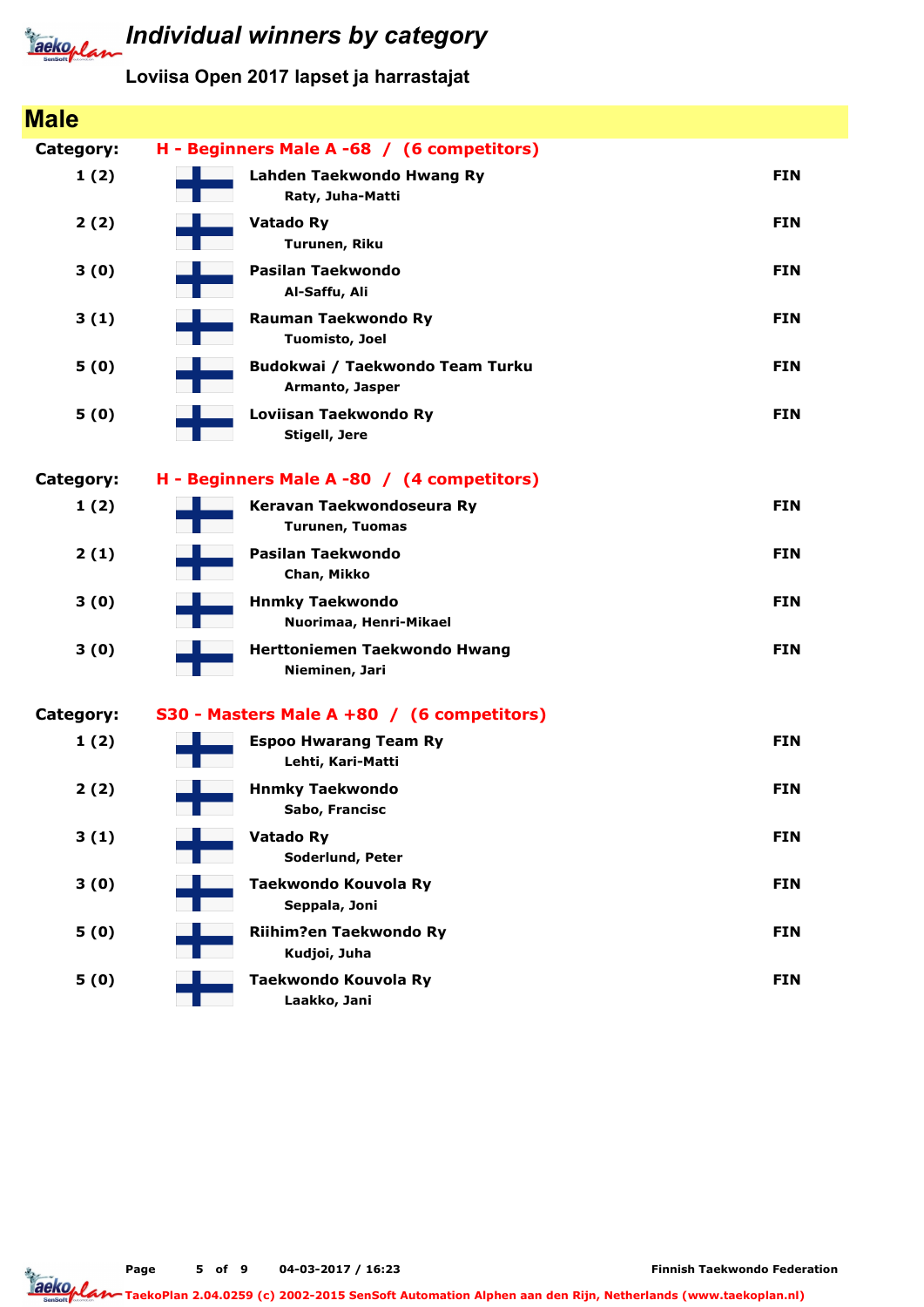

| <b>Female</b>    |                                                 |            |
|------------------|-------------------------------------------------|------------|
| <b>Category:</b> | E1 - Kids Female A -26 / (4 competitors)        |            |
| 1(2)             | Herttoniemen Taekwondo Hwang<br>Kirtselis, Aina | <b>FIN</b> |
| 2(1)             | <b>Hnmky Taekwondo</b><br>Sabo, Erika           | <b>FIN</b> |
| 3(0)             | Eurowon Jyvaskyla<br>Roponen, Maisa             | <b>FIN</b> |
| 3(0)             | Porvoon Taekwondoseura Ry<br>Bonn, Hannah       | <b>FIN</b> |
| <b>Category:</b> | D2 - Kids Female A -30 / (5 competitors)        |            |
| 1(3)             | Taekwondourheilijat 2011<br>Seimola, Kaisla     | <b>FIN</b> |
| 2(1)             | Taekwondo Nurmijarvi<br>Kleemola, Emma          | <b>FIN</b> |
| 3(0)             | <b>Hnmky Taekwondo</b><br>Asp, Lumi             | <b>FIN</b> |
| 3(0)             | Pasilan Taekwondo<br>Khattab, Hana              | <b>FIN</b> |
| 5(0)             | Helsingin Taekwondoseura Ry<br>Susiluoto, Inari | <b>FIN</b> |
| <b>Category:</b> | D2 - Kids Female A -35 / (5 competitors)        |            |
| 1(2)             | Korson Kaiku / Taekwondo<br>Huttunen, Vanessa   | <b>FIN</b> |
| 2(2)             | Pasilan Taekwondo<br>Namiq, Lilian              | <b>FIN</b> |
| 3(0)             | Eurowon Jyvaskyla<br>Roponen, Sara              | <b>FIN</b> |
| 3(0)             | Taekwondo Nurmijarvi<br>Nieminen, Vivian        | <b>FIN</b> |
| 5(0)             | Eurowon Jyvaskyla<br>Harrivaara, Ida            | <b>FIN</b> |
| <b>Category:</b> | D2 - Kids Female A -40 / (2 competitors)        |            |
| 1(1)             | Loviisan Taekwondo Ry<br>Rytkonen, Erin         | <b>FIN</b> |
| 2(0)             | <b>Malmin Taekwondo Ry</b><br>Elhabbal, Razan   | <b>FIN</b> |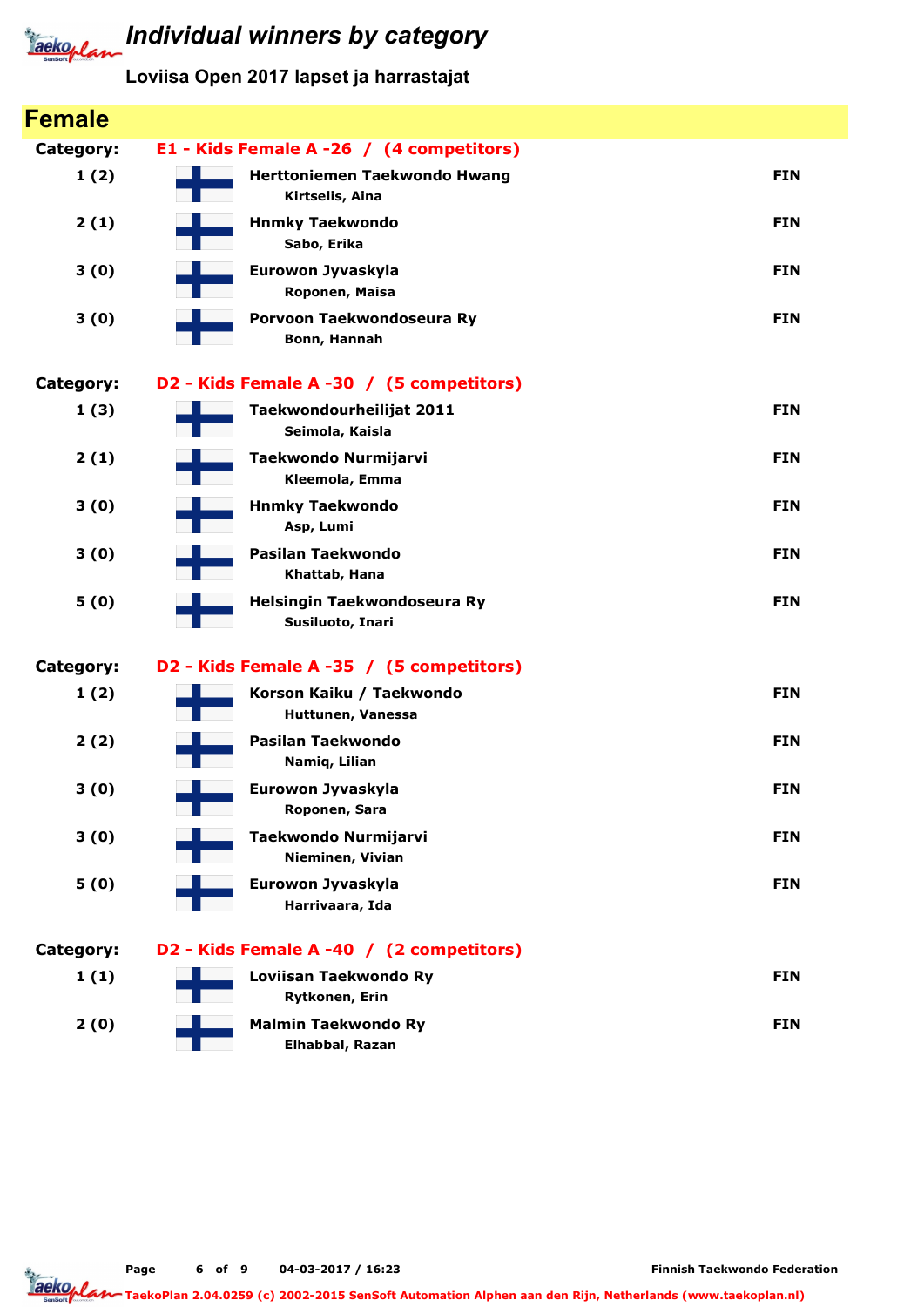

### Loviisa Open 2017 lapset ja harrastajat

| <b>Female</b> |                                                         |            |
|---------------|---------------------------------------------------------|------------|
| Category:     | D1 - Kids Female A -30 / Bantam (3 competitors)         |            |
| 1(1)          | Taekwondourheilijat 2011<br>Vettenniemi, Jenny          | <b>FIN</b> |
| 2(1)          | <b>Doboksport Tampere</b><br>Tiihonen, Helmi            | <b>FIN</b> |
| 3(0)          | Porvoon Taekwondoseura Ry<br>Ramo, Jenna2               | <b>FIN</b> |
| Category:     | D1 - Kids Female A -37 / Light (2 competitors)          |            |
| 1(1)          | Loviisan Taekwondo Ry<br>Johansson, Emma                | <b>FIN</b> |
| 2(0)          | Taekwondourheilijat 2011<br>Tatti, Janika               | <b>FIN</b> |
| Category:     | C2 - Kids Female A -36 / Fin (4 competitors)            |            |
| 1(2)          | Taekwondourheilijat 2011<br>Tatti, Janika2              | <b>FIN</b> |
| 2(1)          | Eurowon Jyvaskyla<br>Han, Heejeong                      | <b>FIN</b> |
| 3(0)          | Budokwai / Taekwondo Team Turku<br>Hashim Marza, Fatima | <b>FIN</b> |
| 3(0)          | <b>Espoo Hwarang Team Ry</b><br>Eskola, Lotta           | <b>FIN</b> |
| Category:     | C2 - Kids Female A -48 / Bantam (6 competitors)         |            |
| 1(3)          | Porvoon Taekwondoseura Ry<br>Ravaska, Inka              | <b>FIN</b> |
| 2(1)          | Porvoon Taekwondoseura Ry<br>Siltala, Mira              | <b>FIN</b> |
| 3(0)          | Budokwai / Taekwondo Team Turku<br>Hietanen, Heta       | <b>FIN</b> |
| 3(1)          | <b>Estonian Team</b><br>Liivak1, Egle                   | <b>EST</b> |
| 5(0)          | <b>Yong Taekwondo</b><br>Sukari, Emma                   | <b>FIN</b> |
| 5(0)          | Helsingin Taekwondoseura Ry<br>Laasonen, Alice          | <b>FIN</b> |

Page 7 of 9 04-03-2017 / 16:23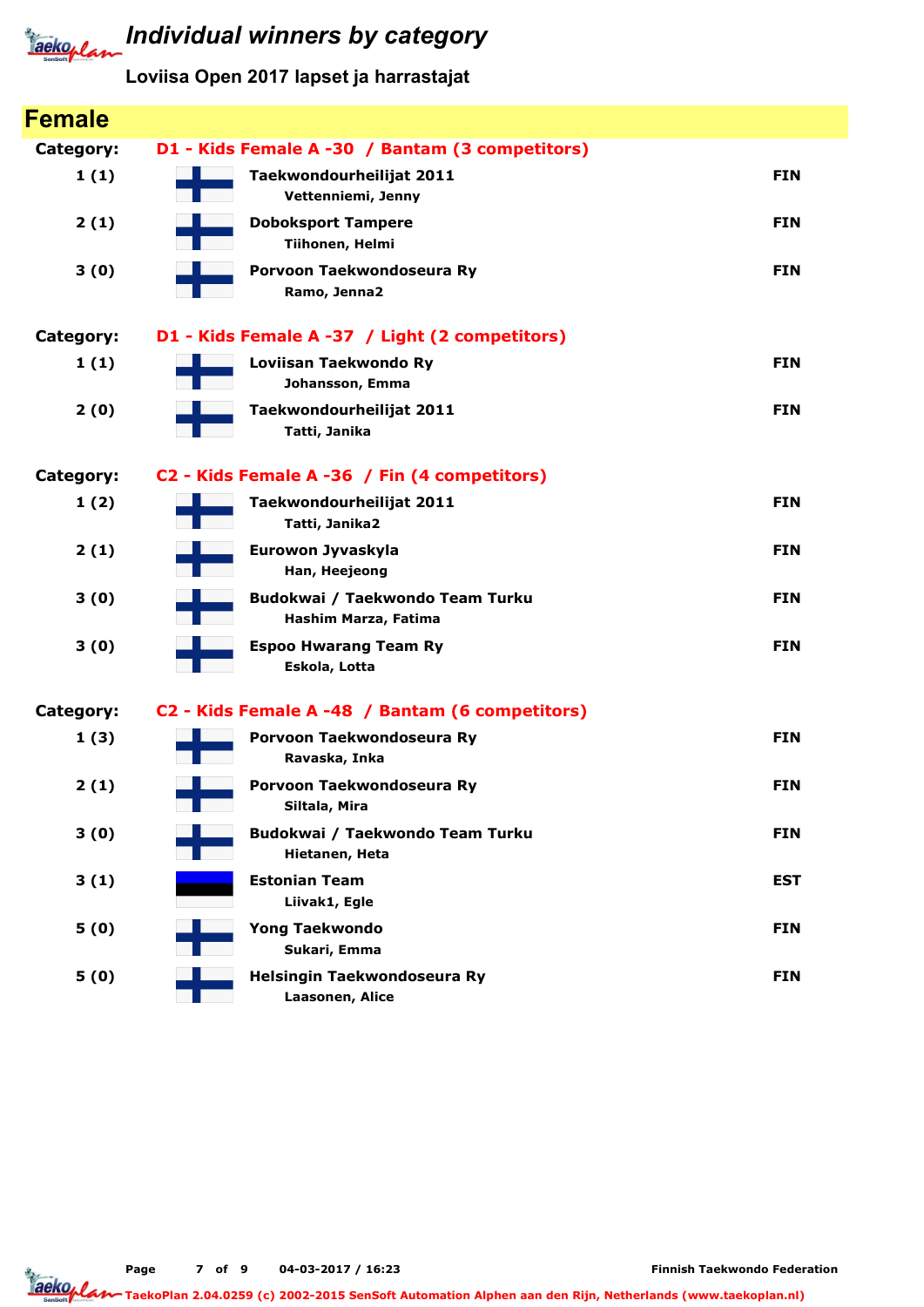

| <b>Female</b> |                                                      |            |
|---------------|------------------------------------------------------|------------|
| Category:     | C2 - Kids Female A -52 / Feather (4 competitors)     |            |
| 1(2)          | <b>Malmin Taekwondo Ry</b><br>Uzun, Sila             | <b>FIN</b> |
| 2(1)          | <b>Estonian Team</b><br>Liivak, Egle                 | <b>EST</b> |
| 3(0)          | <b>Espoo Hwarang Team Ry</b><br>Tilgmann, Gisela     | <b>FIN</b> |
| 3(0)          | Taekwondourheilijat 2011<br>Salko, Jade              | <b>FIN</b> |
| Category:     | B2 - Juniors Female A -55 / (2 competitors)          |            |
| 1(1)          | Forssan Taekwondoseura Ry<br>Treskine, Petra         | <b>FIN</b> |
| 2(0)          | Rauman Taekwondo Ry<br>Liang, Elli                   | <b>FIN</b> |
| Category:     | B2 - Juniors Female A -63 / (2 competitors)          |            |
| 1(1)          | Budokwai / Taekwondo Team Turku<br>Kurkela, Nea-Anna | <b>FIN</b> |
| 2(0)          | Forssan Taekwondoseura Ry<br>Yli-Kahrakuusi, Ronja   | <b>FIN</b> |
| Category:     | B2 - Juniors Female A +63 / (5 competitors)          |            |
| 1(3)          | Helsingin Itsepuolustuskoulu<br>Manty, Mira          | <b>FIN</b> |
| 2(1)          | <b>Hnmky Taekwondo</b><br><b>Barrois, Ea</b>         | <b>FIN</b> |
| 3(0)          | Porvoon Taekwondoseura Ry<br>Varpio, Emilia          | <b>FIN</b> |
| 3(0)          | Lahden Taekwondo Hwang Ry<br>Mantyla, Anni           | <b>FIN</b> |
| 5(0)          | Pasilan Taekwondo<br>Chabaeva, Tamara                | <b>FIN</b> |
| Category:     | H - Beginners Female A -57 / (4 competitors)         |            |
| 1(2)          | Forssan Taekwondoseura Ry<br><b>Oinas, Paivi</b>     | <b>FIN</b> |
| 2(1)          | Korson Kaiku / Taekwondo<br>Huttunen, Teea           | <b>FIN</b> |
| 3(0)          | Lahden Taekwondo Hwang Ry<br>Kankaanpaa, Katri       | <b>FIN</b> |
| 3(0)          | Lahden Taekwondo Hwang Ry<br>Toukonen, Jutta         | <b>FIN</b> |